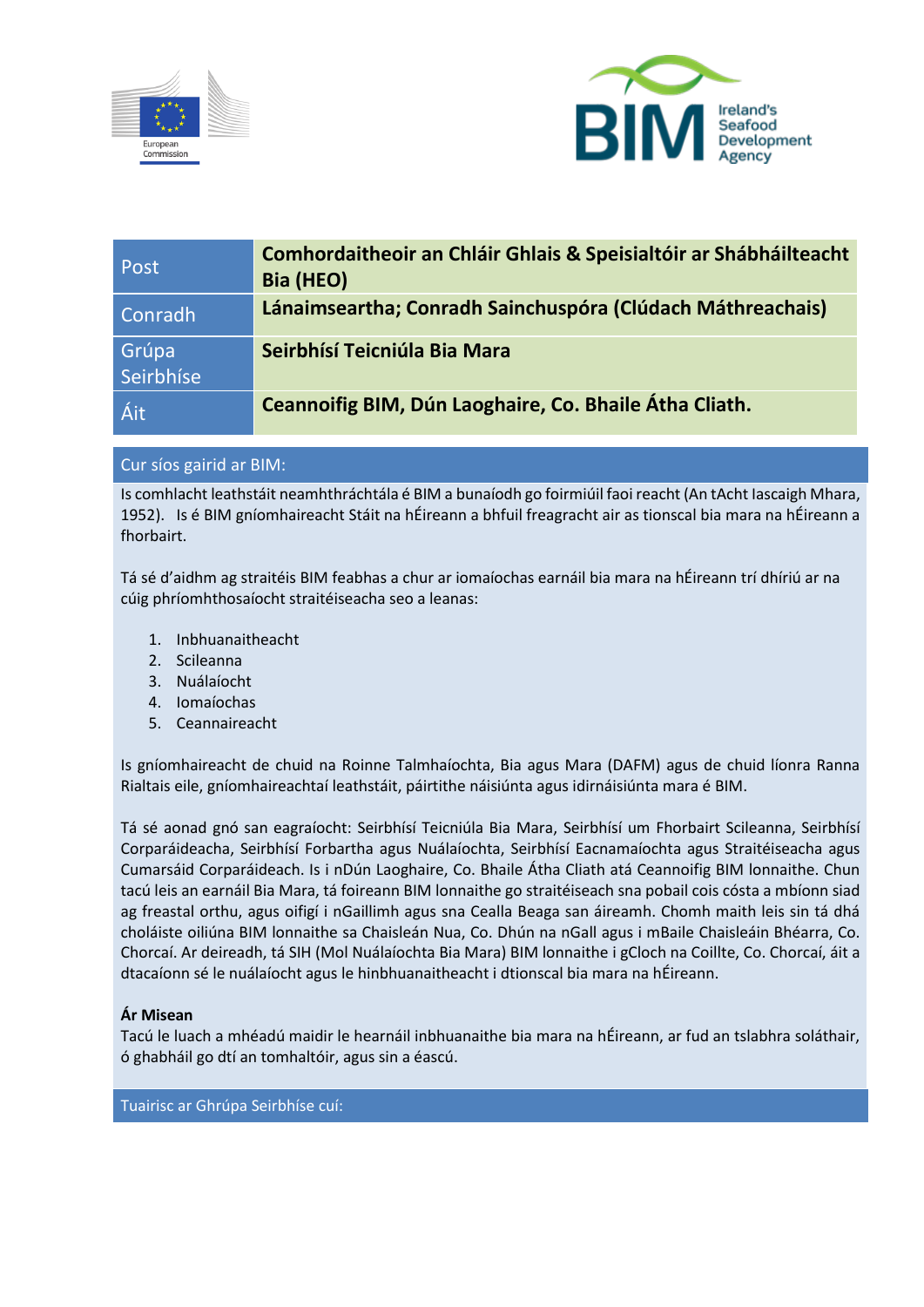



#### **Seirbhísí Teicniúla Bia Mara (STS)**

Tá aonad gnó STS comhdhéanta de chúig rannóg, Caomhnú Iascaigh, Dobharshaothrú, Inbhuanaitheacht & Deimhniú, Forbairt Réigiúnach an Tuaiscirt agus Forbairt Réigiúnach an Deiscirt. Is ar bhonn réigiúin is mó a bhíonn na foirne bunaithe agus cumhdaíonn siad imeallbhord iomlán na hÉireann. Tá obair na gcúig fhoireann STS chomh héagsúil agus chomh hilchineálach le Bia Mara na hÉireann féin, obair a chumhdaíonn gach ní ó iascaigh ar scála beag, dobharshaothrú iasc eite, sliogéisc agus feamainne, fearais roghnaitheach iascaireachta, an timpeallacht, ábhair phlaisteacha a laghdú, agus éifeachtúlacht phróiseála.

#### Achoimre ar an Ról:

Rath Chlár Gnó Ghlais Bia Mara BIM a chinntiú, a bunaíodh chun cuidiú le cuideachtaí próiseála bia mara na hÉireann éifeachtúlacht a gcuid bainistithe acmhainní a fheabhsú agus ar an mbealach sin laghdú a chur ar na costais táirgthe atá acu agus feabhas a chur ar a n-acmhainn iomaíochta fad atá siad ag laghdú an lorg atá acu ar an gcomhshaol.

#### Príomhthascanna:

#### *Tacaíocht a thabhairt don Earnáil Próiseála Bia Mara chun feidhmíocht chomhshaoil agus acmhainn*

#### *iomaíochta a fheabhsú trí:*

- Sheachadadh Chlár Gnó Ghlais Bia Mara BIM a chomhordú.
- Ghníomhaíochtaí Chomhairleoirí Comhshaoil/Fuinnimh agus Innealtóirí an chláir a bhainistiú agus a chomhordú.
- Chomhordú a dhéanamh ar sholáthar tacaíochta do phróiseálaithe bia mara chun feidhmíocht chomhshaoil a fheabhsú trí mheasúnachtaí a dhéanamh ar éifeachtúlacht acmhainní (le béim ar phríomhghnéithe comhshaoil amhail fuinneamh, uisce agus dramhaíl).
- Theagmháil a dhéanamh le próiseálaithe bia mara agus tacaíocht a thabhairt dóibh a bheith rannpháirteach i gClár Glas Bhord Bia trí:
	- o Chuidiú a thabhairt do phróiseálaithe bia mara agus meantóireacht a dhéanamh orthu le go n-éireoidh leo a gcairt Inbhuanaitheachta a chur ar aghaidh ionas go ndéanfar comhalta deimhnithe de Origin Green díobh.
	- o Chomhordú a dhéanamh ar Cheardlanna réigiúnacha a bhaineann le bia mara go sonrach a sheachadadh, i gcomhar le Bord Bia, chun rannpháirtíocht agus teagmháil Origin Green le próiseálaithe bia mara nach comhaltaí deimhnithe go fóill iad a chur chun cinn.
- Thuilleadh a chur le comhoibriú le gníomhaireachtaí stáit eile sa gheilleagar glas, amhail Bord Bia, EPA, IBEC agus SEAI.

#### *Feasacht Glas a Mhúscailt laistigh den Earnáil Bia Mara trí:*

• Mhódúil Oiliúna ar Fheasacht Glas a fhorbairt do bhaill foirne agus don bhainistíocht laistigh den earnáil próiseála bia mara agus an oiliúint seo a chur ar fáil don earnáil.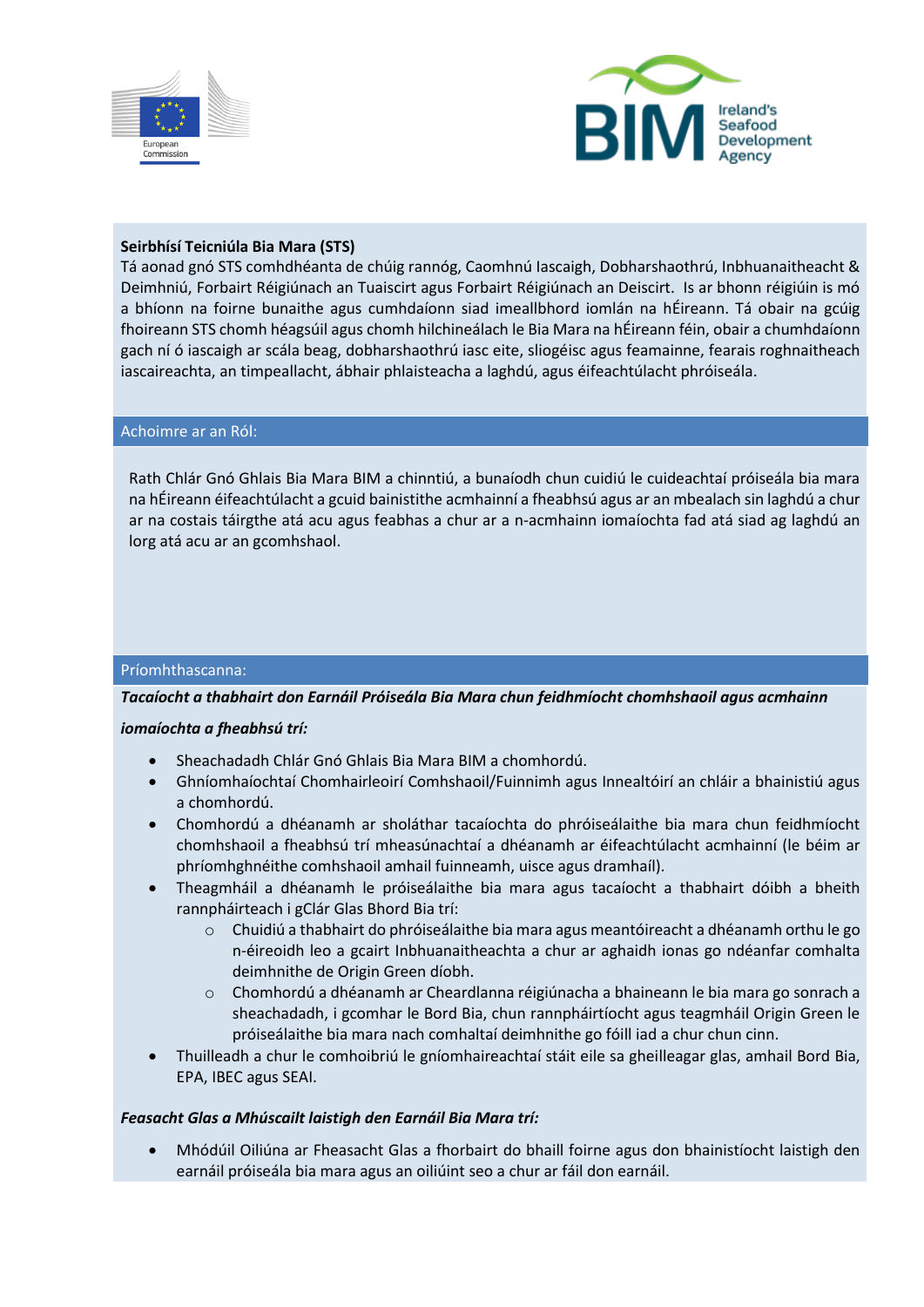



- Acmhainní oiliúna agus treoirleabhair a dhearadh agus a fhoilsiú do phróiseálaithe bia.
- Scrúdú a dhéanamh ar mhodheolaíochtaí chun astaíochtaí carbóin a thagann ó phróiseálaithe bia mara a thomhas d'fhonn tagarmharcáil a dhéanamh go leanúnach ar an leibhéal ard inbhuanaitheachta comhshaoil laistigh den earnáil.

#### *Tacaíocht a thabhairt don earnáil próiseála bia mara chun feidhmíocht chomhshaoil a léiriú trí:*

- Na gaiscí inbhuanaitehachta a chur in iúl don earnáil agus don phobal i gcoitinne trí:
	- o Phlean Cumarsáide an Chláir Gnó Ghlais Bia Mara a sheachadadh chun aird a tharraingt ar dhul chun cinn próiseálaithe mara in Éirinn ó thaobh inbhuanaitheachta de lena n-áirítear postálacha rialta meán sóisialta a bhaineann le Clár Glas BIM agus cás-staidéir cuideachta foilseacháin.
	- o Pháirt a ghlacadh i dtionscadail agus imeachtaí lena mbaineann deis chun aird a tharraingt ar obair na hearnála (cuir i láthair a dhéanamh ag Seimineáir, Ceardlanna, Comhdhálacha).

#### *An Ról maidir le Sábháilteacht Bia:*

- Mar bhall d'Fhoireann Sábháilteachta Bia BIM, oiliúint agus meantóireacht a chur ar fáil don earnáil bia mara i dtaobh HACCP agus Sábháilteacht Bia, go háirithe chun ábhar a ullmhú agus a chur i láthair ag Ceardlanna HACCP Bia Mara BIM.
- Comhairle maidir le Sábháilteacht Bia a chur ar fáil do phróiseálaithe bia, le cur i bhfeidhm Córais Bainistithe Sábháilteachta Bia chun stádas rialála faofa a bhaint amach agus trí chuidiú a thabhairt i ndáil le réamh-iniúchtaí do Scéimeanna Deimhniúcháin Dheonaigh Tríú Páirtí amhail BRC agus IFS

#### **Eile:**

Dualgais ghaolmhara ar bith eile a d'fhéadfaí a éileamh de réir mar is réasúnach agus a shannadh ó am go ham a chomhlíonadh

#### **Struchtúr Tuairiscithe:**

Bainisteoir: Bainisteoir Inbhuanaitheachta & Deimhniúcháin

Stiúrthóir: Seirbhísí Teicniúla Bia Mara

### **Teagmhálaithe:**

#### **Laistigh de BIM**

- An fhoireann uile in Aonad Gnó STS
- An fhoireann uile in Aonad Gnó na Seirbhísí um Fhorbairt Scileanna
- Príomhbhaill foirne in D&I BU agus in aonaid Gnó BIM eile
- An Fhoireann Fáiltithe laistigh de BIM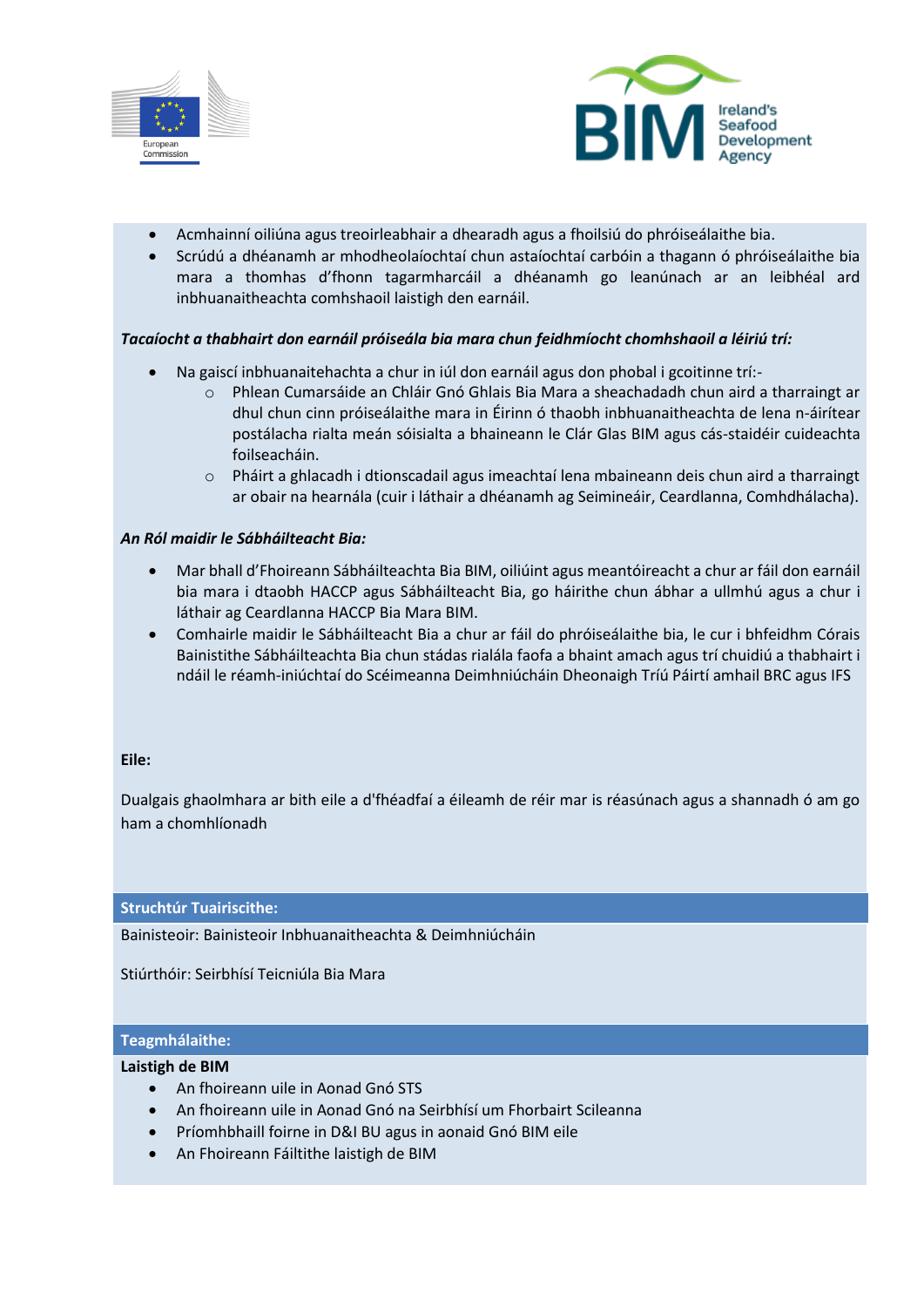



#### **Lasmuigh de BIM**

- Oibritheoirí bia mara de réir mar is gá.
- Leasanna an phobail cois farraige mar atá siad faoi réir éileamh Chlár Gnó Ghlais Bia Mara BIM.
- Páirtithe leasmhara agus comhlachtaí seachtracha laistigh den earnáil iascaigh agus dobarshaothraithe.
- Comhlachtaí Rialála seachtracha ábhartha eile.

## **Oiliúint**

• Déanfar riachtanais oiliúna a aithint tríd an gCóras Bainistithe Feidhmiúcháin atá againn.

### **Oideachas, Cáilíochtaí Gairmiúla nó Teicniúil, Eolas, Scileanna, Inniúlachtaí, Taithí agus Oiliúint**

#### **Riachtanach:**

- **•** Céim 3<sup>ú</sup> leibhéal i ndisciplín teicniúil ábhartha (Eolaíochtaí na Beatha, Eolaíocht Chomhshaoil).
- Taithí trí bliana ar a laghad ag obair i ról den chineál céanna nó taithí ábhartha ag obair laistigh den earnáil iascaigh agus dobharshaothraithe.
- An cumas smaoineamh go straitéiseach chomh maith le cruthaitheacht, díocas, agus tiomantas agus fuinneamh i ndáil le torthaí a bhaint amach a léiriú.
- Scileanna láidre scríofa agus an cumas tuairiscí eolaíochta agus tuairiscí eile a chur i dtoll a chéile agus eagarthóireacht a dhéanamh orthu, le samplaí foilsithe mar fhianaise air seo.
- Scileanna cumarsáide agus idirphearsanta den scoth agus cumas caidrimh láidre le páirtithe leasmhara inmheánacha agus seachtracha a chothú agus a choinneáil.
- Scileanna láidre i dtaobh a bheith ag obair ar fhoireann.
- Láncheadúnas tiomána glan agus carr a bheith ag an iarrthóir.

#### **Inmhianaithe:**

- Taithí a bhaineann le cleachtais Sábháilteachta Bia nó le cleachtais HACCP.
- Taithí ar oiliúint a chur ar fáil do pháirtithe leasmhara inmheánacha agus/nó seachtracha.
- Taithí ar chórais bainistithe sábháilteachta bia a chur chun feidhme.

#### **Tuarastal:**

Ag grád Príomhoifigeach Feidhmiúcháin a bheidh an luach saothair i gcomhréir le Scála Tuarastail ceadaithe na Roinne Airgeadais don Earnáil Phoiblí, le raon tuarastail €50,848 - €64,038 (amhail an 1 Feabhra 2022) in aghaidh na bliana pro-rata i ndáil leis an am a bheidh oibrithe. Déanfar ball den Scéim Pinsin Seirbhíse Poiblí Aonair díot mura bhfuil tú i do bhall de scéim pinsin earnála poiblí i láthair na huaire (nó mura raibh tú i do bhall de scéim pinsin earnála poiblí le sé mhí anuas). Tá Scéim Tuarastail agus Pinsin faoi réir gnásanna faofa earnála poiblí agus glacann cuntas ar sheirbhís le déanaí san earnáil phoiblí ag teacht le himlitreacha agus rialacha ábhartha.

**Saoire Bhliantúil:**